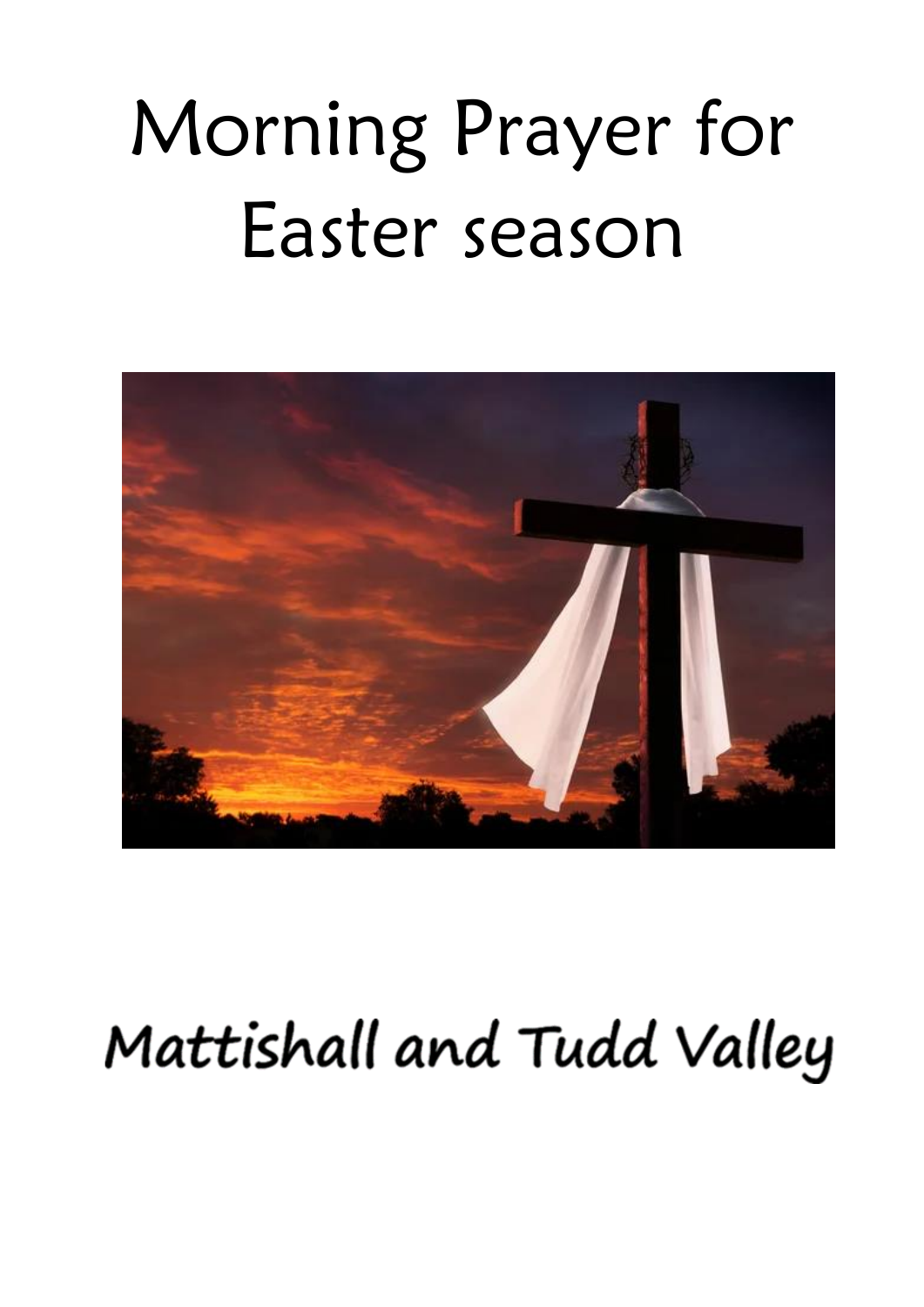#### **Introduction**

#### **Easter Season**

Easter Season begins on Easter Day ending at [Pentecost.](https://www.kencollins.com/holydays/holy-06.php#pentecost) Thus in 2022 it begins on 17<sup>th</sup> April and ends on 5th June.

The main focus of Morning Prayer is simply that we meet as the Body of Christ with our Father God in the name of Jesus and in the power of the Holy Spirit. That does not require us to be in the same room, because it is the Spirit that unites us (Colossians 2:5).

This booklet contains the resources we'll be using each morning.

Please join in, either in individual prayer using the resources in this booklet, or by using Zoom 835 1392 5378 Password 858873

Each day in our prayers we focus on a different village

Monday -Hockering

Tuesday - Yaxham

Wednesday - Welborne

Thursday - East Tuddenham

Friday – North Tuddenham

Saturday— Mattishall (All Saints)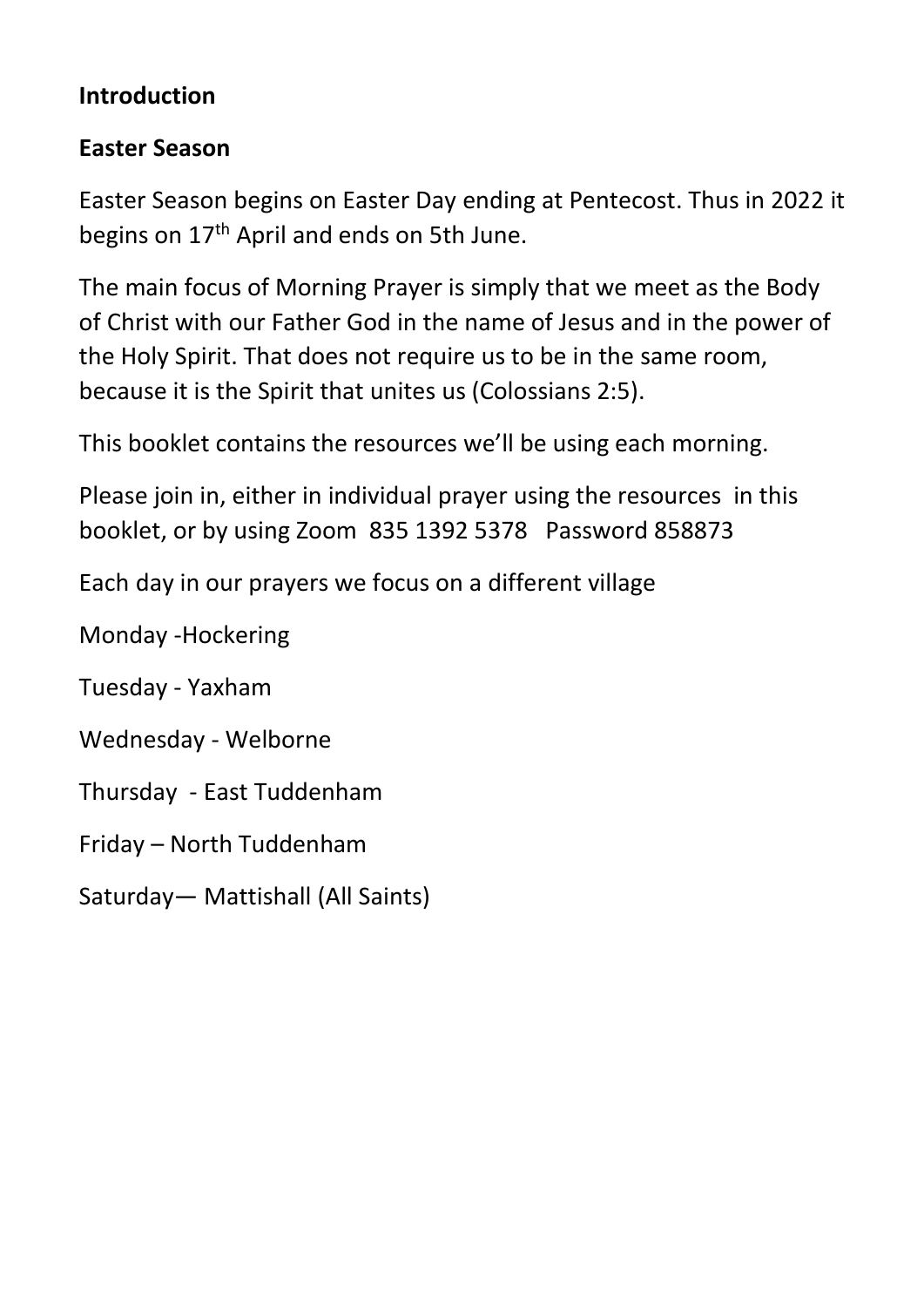### Morning Prayer for Easter

O Lord make speed to save us **O Lord make haste to help us** 

I will call upon the most high God **The God who fulfils his purpose for me** *Psalm 57:3*

#### The word of God

*A psalm and an Old and New Testament reading are used here. A time of silence should be allowed between and at the end of the readings before responding with:*

#### Alleluia! Jesus is the resurrection and the Life **Those who believe in him shall never die. Alleluia!**

#### Prayers

*Prayers may include these concerns : That the people of God might proclaim the risen Lord ; That human kind might care for creation ; That those in fear of death will find faith through the resurrection.*

*In our Benefice please pray for the village allocated for today. We use the prayers from the diocesan prayer diary set for today.*

#### The collect for Easter

Lord of Life and Power, Who through the mighty resurrection of your son Overcame the old order of sin and death To make all things new in him: Grant that we being dead to sin and alive to you in Jesus Christ May reign with him in glory; To whom with you and the Holy Spirit Be praise and honour, glory and might, Now and for all eternity. **Amen**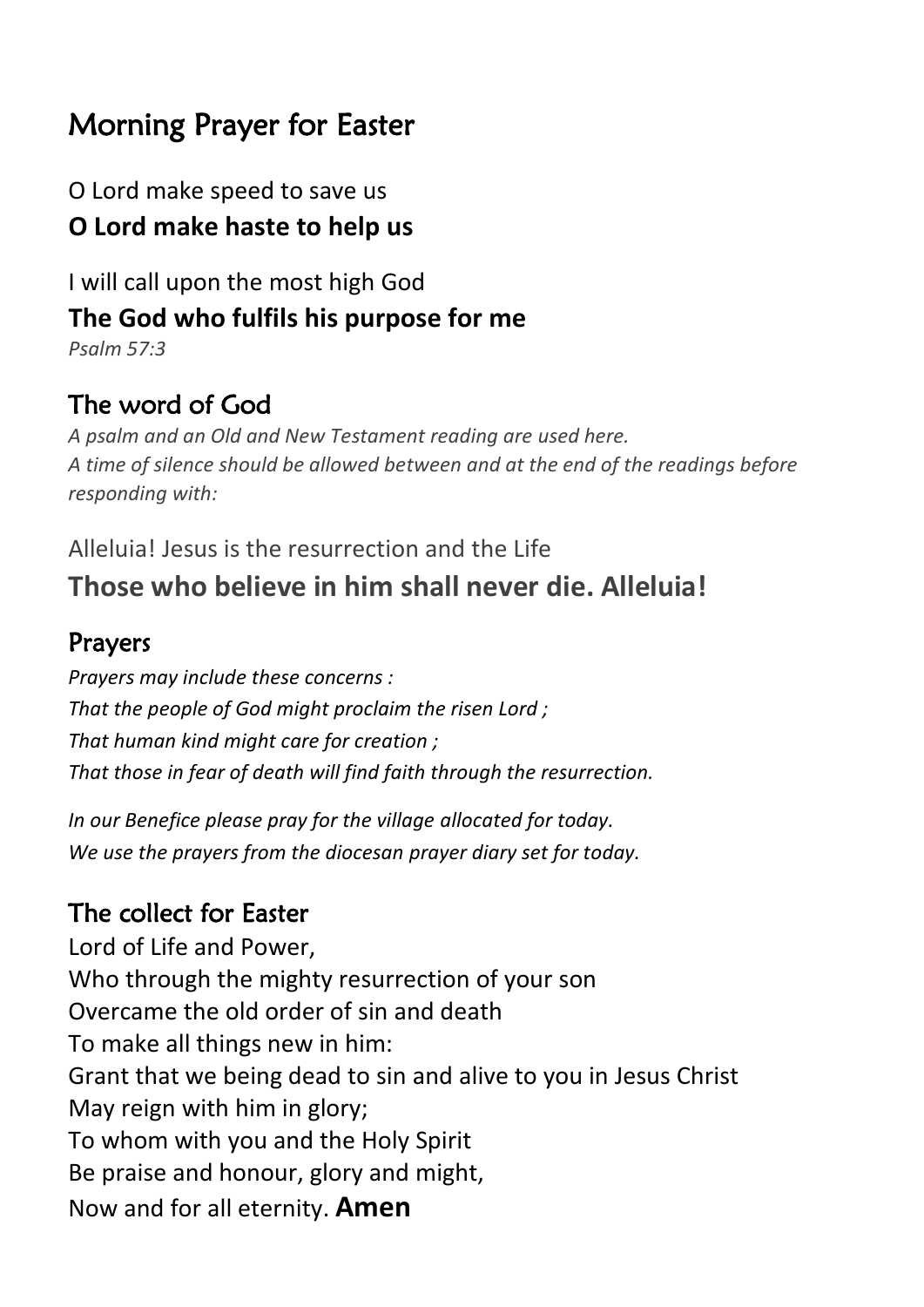#### And /or

Almighty and Eternal God, The strength of those who believe And the hope of those who doubt, May we, who have not seen, have faith, And receive the fulness of Christ's blessing, Who is alive and reigns with you in the unity of the Holy Spirit, One God now and forever

#### **Amen**

#### Lord's Prayer

Our Father in heaven, hallowed be your name, Your kingdom come, your will be done, on earth as in heaven. Give us today our daily bread. Forgive us our sins as we forgive those who sin against us. And lead us not into temptation but deliver us from evil. For the kingdom, the power and the glory are yours now and forever. Amen

#### The Conclusion

May the risen Christ give us his peace. **Amen**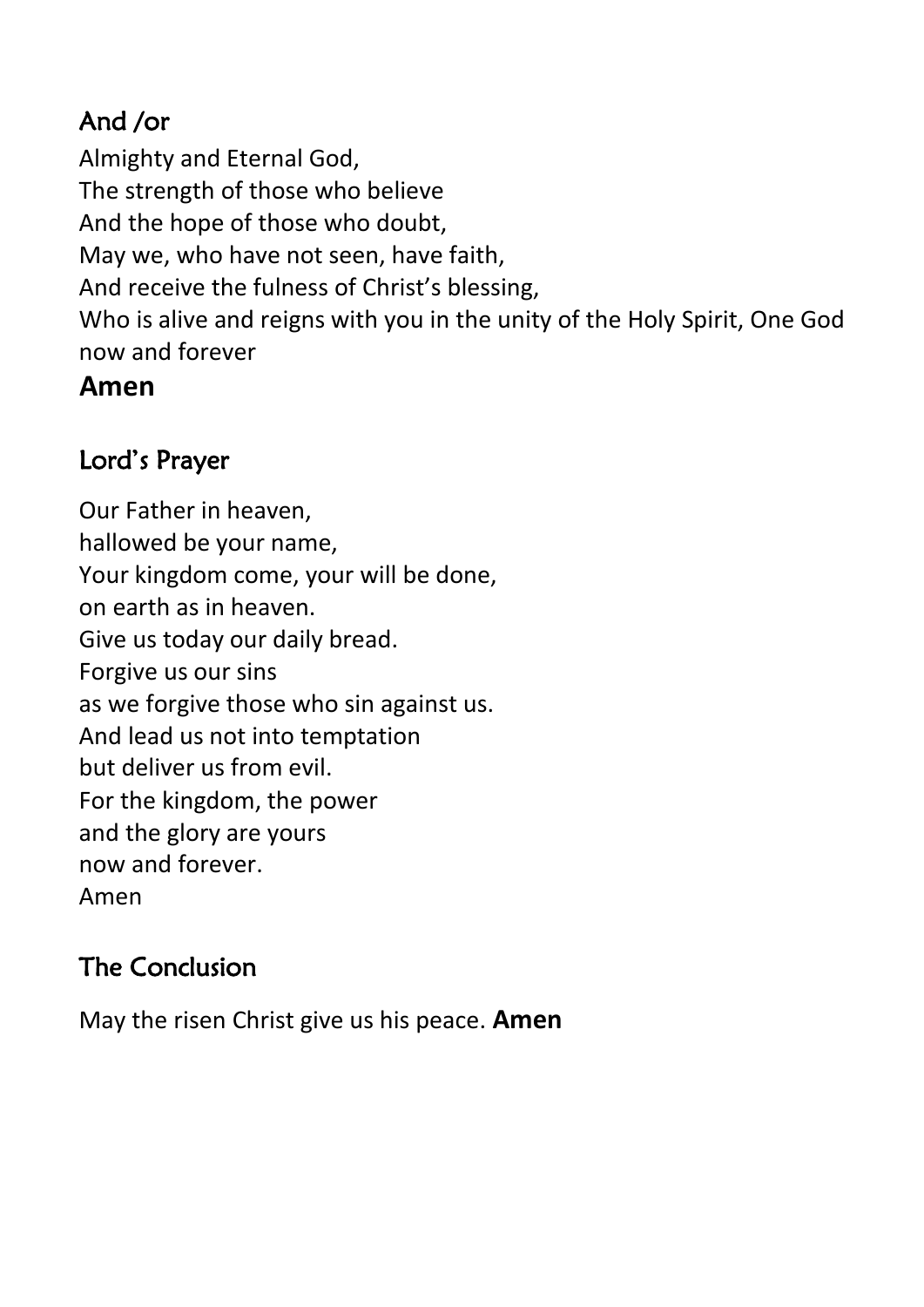## Readings for Easter Season

| Date             | Psalm | $\overline{C}$ | <b>NT</b>    | <b>Notes</b> |
|------------------|-------|----------------|--------------|--------------|
| April 18th       | 111   | Ex 12:1-14     | 1 Cor 15:1-  | Easter week  |
|                  |       |                | 11           |              |
| 19 <sup>th</sup> | 112   | Ex 12:15-36    | 1 Cor 15:    |              |
|                  |       |                | 12-19        |              |
| 20 <sup>th</sup> | 113   | Ex 12:37-      | 1 cor 15:    |              |
|                  |       | end            | $20 - 28$    |              |
| 21 <sup>st</sup> | 114   | Ex 13:1-16     | 1 Cor 15:29- |              |
|                  |       |                | 34           |              |
| 22 <sub>nd</sub> | 115   | Ex 13:17-      | 1 Cor 16:35- |              |
|                  |       | 14:14          | 50           |              |
| 23 <sup>rd</sup> | 116   | Ex 14: 15-     | 1Cor 15:51-  |              |
|                  |       | end            | end          |              |
| 25 <sup>th</sup> | 37    | Isa 62:6-10    | Act 12:25-   | Easter I     |
|                  |       |                | 13:13        | Mark the     |
|                  |       |                |              | eveangelist  |
| 26 <sup>th</sup> | 5     | Josh 1:1-9     | Eph 6:10-20  | St George    |
| 27 <sup>th</sup> | 30    | Ex 16:11-      | Col 2:1-15   |              |
|                  |       | end            |              |              |
| 28 <sup>th</sup> | 28    | Ex 17          | Col 2:16-    |              |
|                  |       |                | 3:11         |              |
| 29 <sup>th</sup> | 61    | Ex 18:1-12     | Col 3:12-4:1 |              |
| 30 <sup>th</sup> | 84    | Ex 18:13-      | Col 4:2-end  |              |
|                  |       | end            |              |              |
| May 2nd          | 139   | Prov 4:10-     | John 12:20-  | Easter 2     |
|                  |       | 18             | 26           | Philip and   |
|                  |       |                |              | James        |
| 3 <sup>rd</sup>  | 98    | Ex 20:1-21     | Luke 1:26-   |              |
|                  |       |                | 38           |              |
| 4 <sup>th</sup>  | 105   | Ex 24          | Luke 1:39-   |              |
|                  |       |                | 56           |              |
| 5 <sup>th</sup>  | 136   | Ex 25:1-22     | Luke 1:57-   |              |
|                  |       |                | end          |              |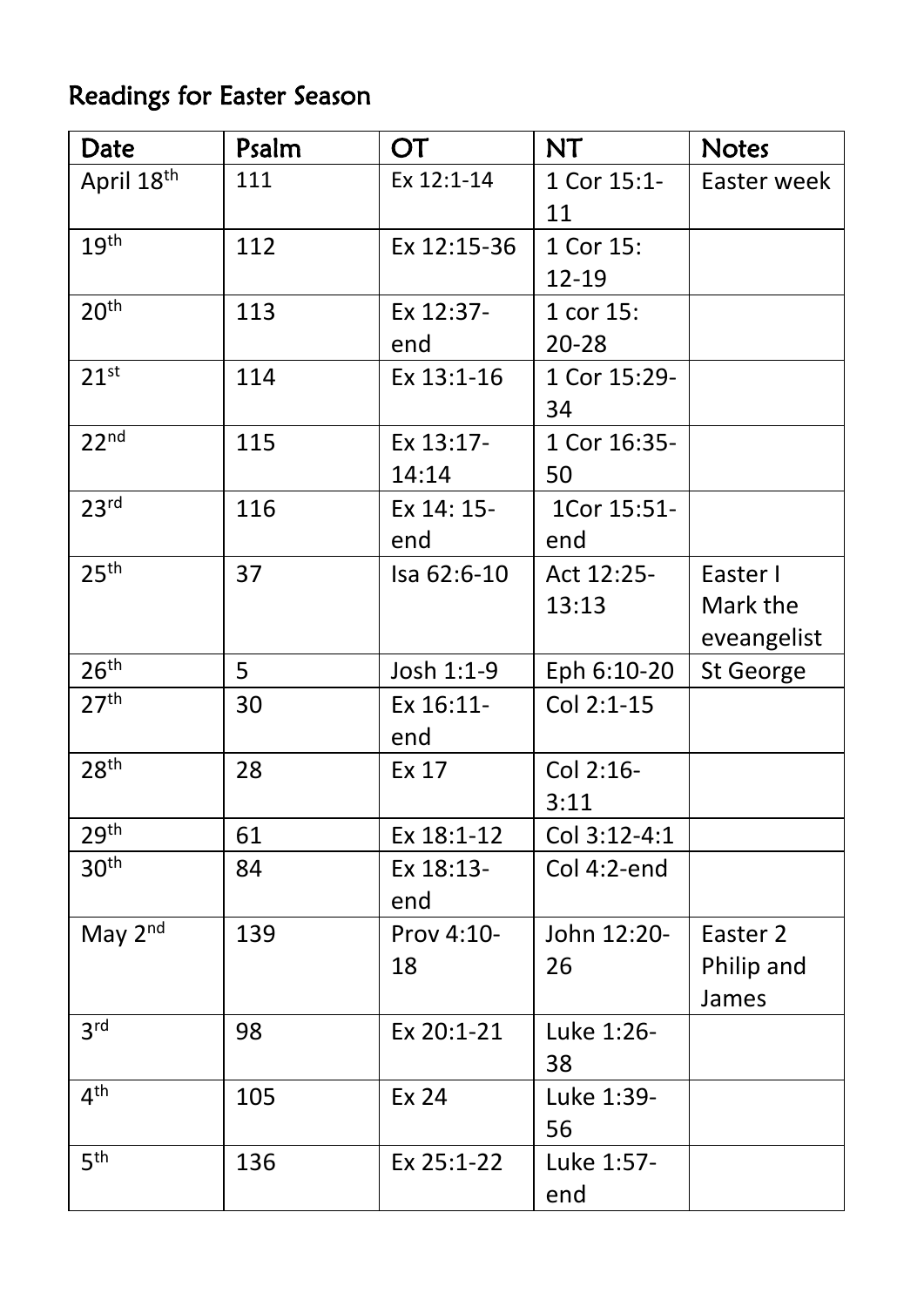| 6 <sup>th</sup>             | 107 | Ex 28:1-4a,        | Luke 2 1-20 |             |
|-----------------------------|-----|--------------------|-------------|-------------|
| 7 <sup>th</sup>             | 110 | 29-38<br>Ex 29:1-9 | Luke 2:1-40 |             |
| gth                         |     |                    |             |             |
|                             | 103 | Ex 32: 1-14        | Luke 2:41-  | Easter 3    |
|                             |     |                    | end         |             |
| 10 <sup>th</sup>            | 139 | Ex 32:15-34        | Luke 3:1-14 |             |
| $11^{\text{th}}$            | 135 | Ex 33              | Luke 3:15-  |             |
|                             |     |                    | 22          |             |
| 12 <sup>th</sup>            | 118 | Ex 34:1-           |             |             |
|                             |     | 10,27-end          |             |             |
| 13 <sup>th</sup>            | 33  | Ex 35:20-          | Luke 4:14-  |             |
|                             |     | 36:7               | 30          |             |
| 14 <sup>th</sup>            | 16  | 1 Sam 2:27-        | Acts 2:37-  | Matthias    |
|                             |     | 35                 | end         | the apostle |
| 16 <sup>th</sup>            |     |                    |             |             |
|                             | 145 | Num 9:15-          | Luke 4:38-  | Easter 4    |
|                             |     | end; 10:33-        | end         |             |
|                             |     | end                |             |             |
| 17 <sup>th</sup>            | 19  | Num 11:1-          | Luke 5:1-11 |             |
|                             |     | 33                 |             |             |
| $18^{\overline{\text{th}}}$ | 30  | <b>Num 12</b>      | Luke 5:12-  |             |
|                             |     |                    | 26          |             |
| 19 <sup>th</sup>            | 57  | Num 13:1-          | Luke 5:27-  |             |
|                             |     | 3, 17-end          | end         |             |
| 20 <sup>th</sup>            | 138 | Num 14:1-          | Luke 6:1-11 |             |
|                             |     | 25                 |             |             |
| 21 <sup>st</sup>            | 146 | Num 14:26-         | Luke 6:12-  |             |
|                             |     | end                | 26          |             |
| 23 <sup>rd</sup>            |     |                    |             |             |
|                             | 65  | Num 16:1-          | Luke 6:27-  | Easter 5    |
|                             |     | 35                 | 38          |             |
| 24 <sup>th</sup>            | 126 | Num 16:36-         | Luke 6:39-  |             |
|                             |     | end                | end         |             |
| 25 <sup>th</sup>            | 132 | Num 17:1-          | Luke 7:1-10 |             |
|                             |     | 11                 |             |             |
| 26 <sup>th</sup>            | 110 | 2 Kings 2:1-       | Eph 4:1-16  | Ascension   |
|                             |     | 15                 |             | day         |